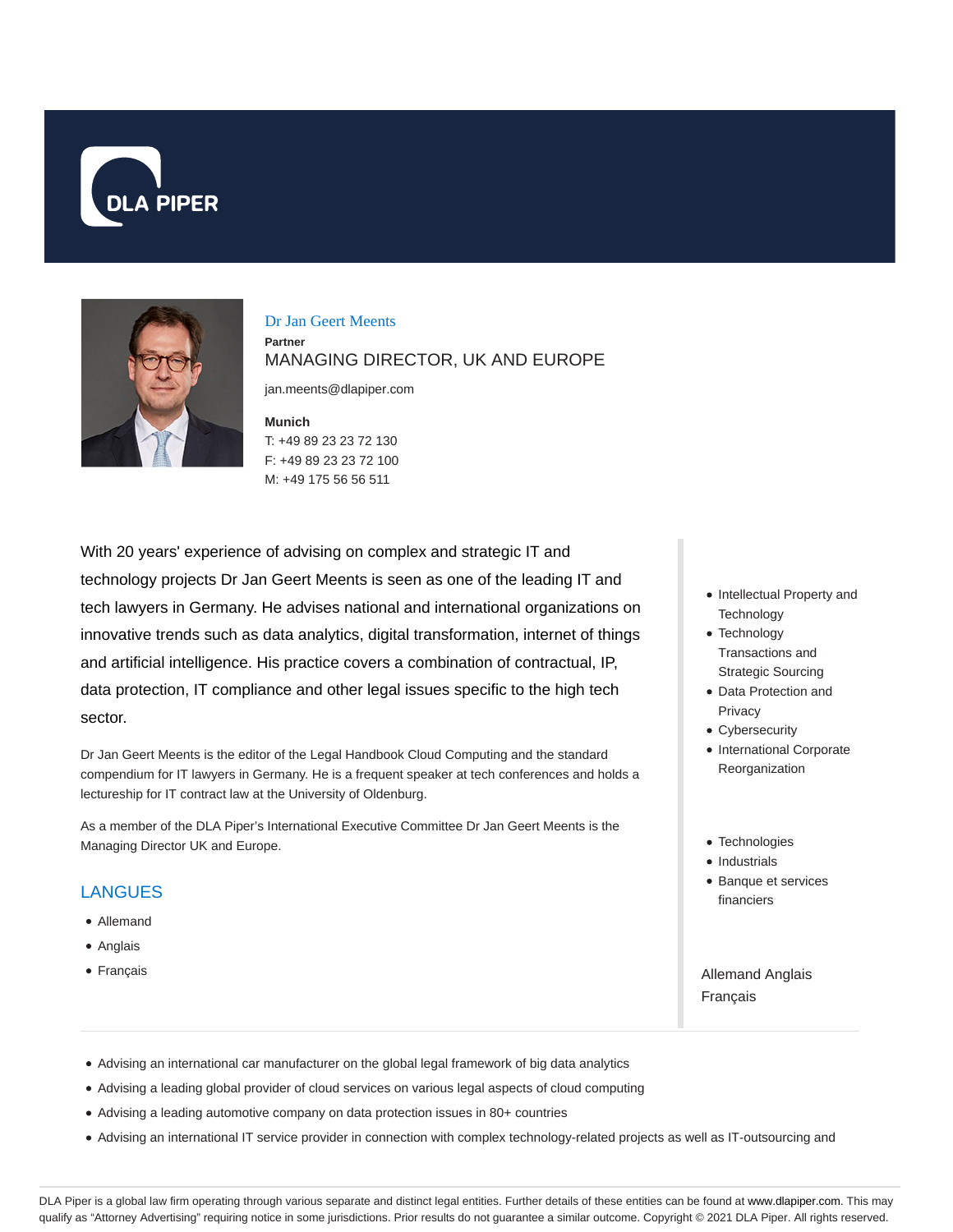business process outsourcing projects

- Advising a world market leader in healthcare products and services on the digitization of medical devices including legal aspects of tele-medicine
- Advising a German multinational engineering and electronics company on legal aspects of IoT and digital transformation of their products
- Advising on the technology side of numerous M&A and PE transactions
- Advising on several IT and outsourcing projects for both, IT providers and customers

#### DIPLÔMES

## Qualifications professionnelles

Rechtsanwalt admitted with the Rechtsanwaltskammer Munich

#### Expérience antérieure

- 2008 to date, Partner DLA Piper UK LLP, Munich
- 2004 2008, Partner at a leading commercial law firm, Munich
- 2002 2003, Foreign Associate at an international law firm, Atlanta
- 1999 2004, Associate at a leading commercial law firm, Munich

## Reconnaissance

- JUVE Handbook 2021/2022: Frequently recommended for information technology: contracts/litigation and transactions/outsourcing as well as for data protection; "leading in the area of outsourcing and clouds", "very good, knows what he is talking about", competitor
- Legal 500 Germany 2022: Leading individual and recommended for information technology and digitalisation as well as recommended for information technology: data protection and IT transactions and outsourcing
- Chambers Europe Germany 2022: Recommended for TMT: information technology
- Handelsblatt in cooperation with Best Lawyers 2022: Recognised as "lawyer of the year" for information technology law (2020) and recommended for information technology law and data security and privacy law
- WirtschaftsWoche 2020: Recommended as "top lawyer" for IT law
- Kanzleimonitor 2020/2021: Recommended for IT law

#### Formation

- University of Marburg
- University of Munich, First State Examination, 1995
- Higher Regional Court of Munich, Second State Examination, 1998
- University of Münster, Dr. jur., 1998

### Adhésions

- German Association for Law and Informatics (DGRI e.V.)
- International Technology Law Association (ITechLaw)
- The Working Group IT of the German Lawyers' Association (DAV IT)
- German-American Lawyers Association (DAJV)
- Munich and German Lawyers' Association

#### **Lecturer**